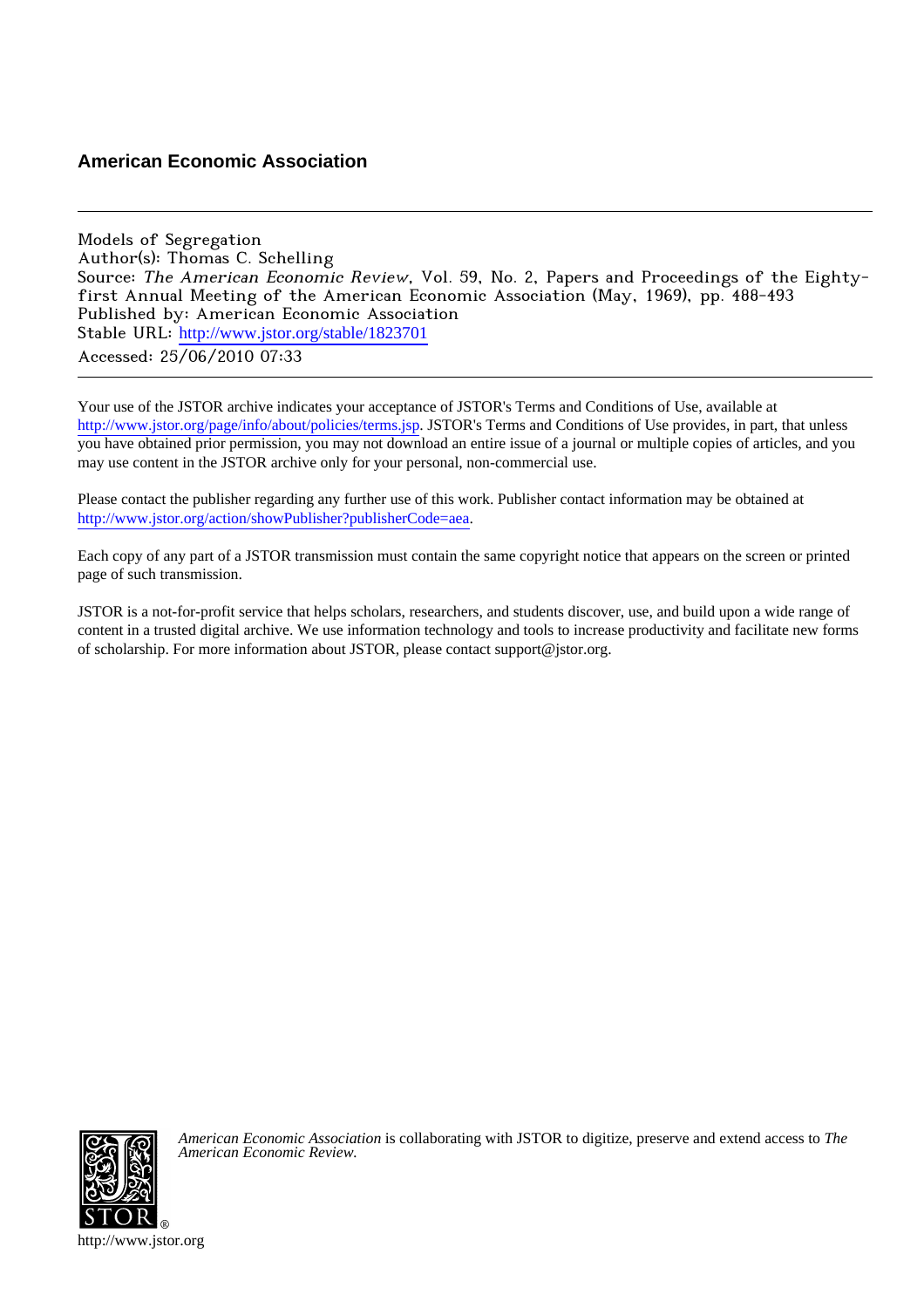## **MODELS OF SEGREGATION**

**By THOMAS C. SCHELLING IHarvard University** 

**People get separated along different lines and in different ways. There is segregation by sex, age, income, language, color, taste, comparative advantage, and the accidents of historical location. Some segregation is organized; some is economically determined; some results from specialized communication systems; and some results from the interplay of individuial choices that discriminate. This paper is about the segregation that can result from discriminatory individual choices.** 

**My ultimate concern of course is segregation by color in the United States; but at the level of abstraction of this paper, any twofold distinction could constitute an interpretation-whites and blacks, boys and girls, officers and enlisted men. The only requirement in my model is that the distinction be twofold, exhaustive, and recognizable.** 

**Skin color, of course, is neither dichotomous nor even unidimensional; but by convention the distinction is twofold, even in the U.S. census.** 

**Economists are familiar with systems that lead to aggregate results that the individual neither intends nor needs to be**  aware of, the results sometimes having no **recognizable counterpart at the level of the individual. The creation of money by a commercial banking system is one; the way that savings decisions cause depressions or inflations is another. In some cases small incentives can lead to striking results; Gresham's Law is a good example. My conjecture is that the interplay of individual choices, where unorganized segregation is concerned, is a complex system with collective results that bear no close relation to individual intent.** 

**For some purposes an "unseen hand" of** 

**comparative advantage may sort people in a way that, though foreseen and intended by no one, corresponds to some socially efficient satisfaction of individual preferences. But we know a good many macrophenomena, like depression and inflation, that do not reflect any universal desire for lower incomes or higher prices. The worth of a new turnpike depends on constraining traffic below the density that would equalize its attractiveness with alternative routes. Typewriter keyboards, the pitches of screws, and left-hand automobile drive can be self-perpetuating in spite of inefficiency until an organized effort brings about concerted change.** 

**A special reason for doubting any social efficiency in aggregate segregation is that the range of choice is so meager. The demographic map of almost any American metropolitan area suggests that it is easy to find residential areas that are all white or nearly so and areas that are all black or nearly so but hard to find localities in**  which neither whites nor nonwhites are **more than, say, three-quarters of the total. And, comparing decennial maps, it is nearly impossible to find an area that, if integrated within that range, will remain integrated long enough for a man to get his house paid for or his children through school. The distribution is so U-shaped that it is virtually a choice of two extremes.** 

**Some aspects of segregation lend themselves to quantitative analysis. Counting blacks and whites in a residential block or on a baseball team will not tell how they get along, but it tells something, especially if numbers and ratios matter to the people who are moving in or out of the block or being recruited for the team. And with**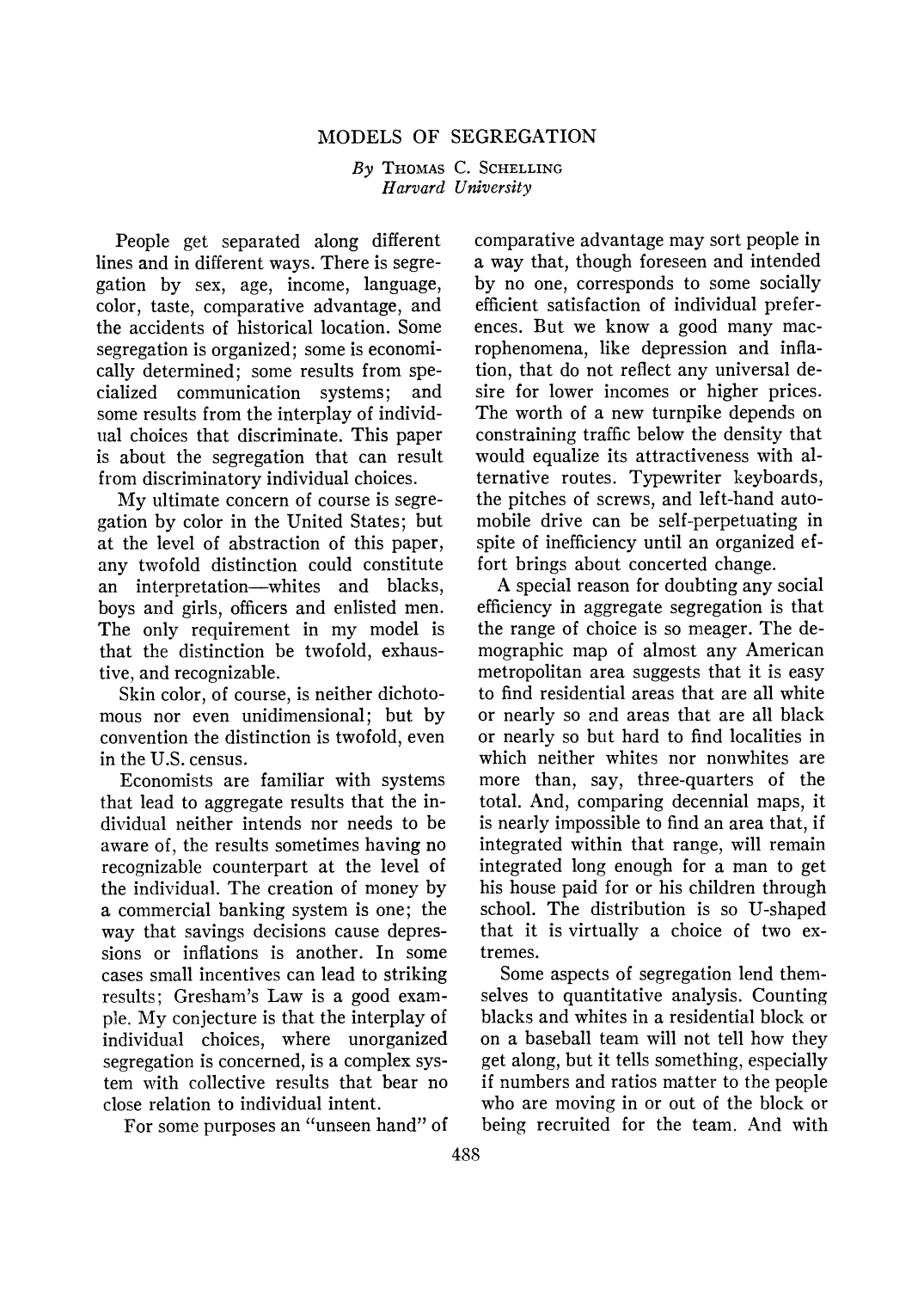**quantitative analysis there are usually a few logical constraints, somewhat analogous to the balance-sheet identities in economics. Being logical constraints, they contain no news unless one just never thought of them before.** 

**The simplest constraint is that, within a given set of boundaries, not both groups (colors, sexes) can enjoy numerical superiority. Within the population as a whole, the numerical ratio is determined at any given time; locally, in a city or a neighborhood, a church or a school, either blacks or whites can be a majority. But if each insists on being a local majority, there is only one mixture that will do it: complete segregation.** 

**Relaxing the condition, if whites want to be at least three-fourths and blacks at least one-third, it won't work. If whites want to be at least two-thirds and blacks no fewer than one-fifth, there is a small range of mixtures that meet the conditions; and not everybody can be in the mixtures if the aggregate ratio is outside the range.** 

**Other constraints have to do with small numbers. A classroom can be mixed but the teacher is one color; mixed marriages can occur only in the ratio of one-to-one; a three-man team cannot represent both colors equally, and even in a two-man team each member has company exclusively of one color.** 

**In spatial arrangements, like a neighborhood or a hospital ward, everybody is next to somebody. A neighborhood may be 10 percent black or white; but if you have a neighbor on either side, the minimum nonzero percentage of neighbors of opposite color is fifty. If people draw their boundaries differently, we can have everybody in a minority: at dinner, with men and women seated alternately, everyone is outnumbered two to one locally by the opposite sex but can join a three-fifths majority if he extends his horizon to the next**  **person on either side. If blacks occupy a sixth of the beds in a hospital and there are four beds to a room, at least 40 percent of the whites will be in all-white rooms.** 

**There are several mechanisms by which blacks and whites, or boys and girls, can become segregated through individual choice. Whites may prefer to be among whites and blacks among blacks; whites may merely avoid or escape blacks and blacks avoid or escape whites; whites may prefer the company of whites, while the blacks don't care; and if whites can afford to live or to eat or to belong where the blacks cannot afford to follow, separation can occur.** 

**Whites and blacks may not mind each other's presence, even prefer some integration, but, if there is a limit to how small a minority either color is willing to be, initial mixtures more extreme than that will lose their minority members and become all of one color; those who leave may move to where they constitute a majority, increasing the majority there and causing the other color to evacuate.** 

**Evidently if there are any limits to the minority status that either color can tolerate and if initially complete segregation obtains, no individual will move to an area dominated by the other color. Complete segregation is then a stable equilibrium. The concerted movement of blacks into a white area or whites into black could achieve some minimum percentage; but in the absence of concert, somebody has to move first, and nobody will.** 

**Let's examine a few of these mechanisms. Imagine a line along which blacks and whites (or men and women or Catholics and Protestants) have been distributed in equal numbers and random order, as in the line of plusses and zeros shown below. We expect them to be evenly distributed in the large but not in the small. If the colors or sexes or religions represented by**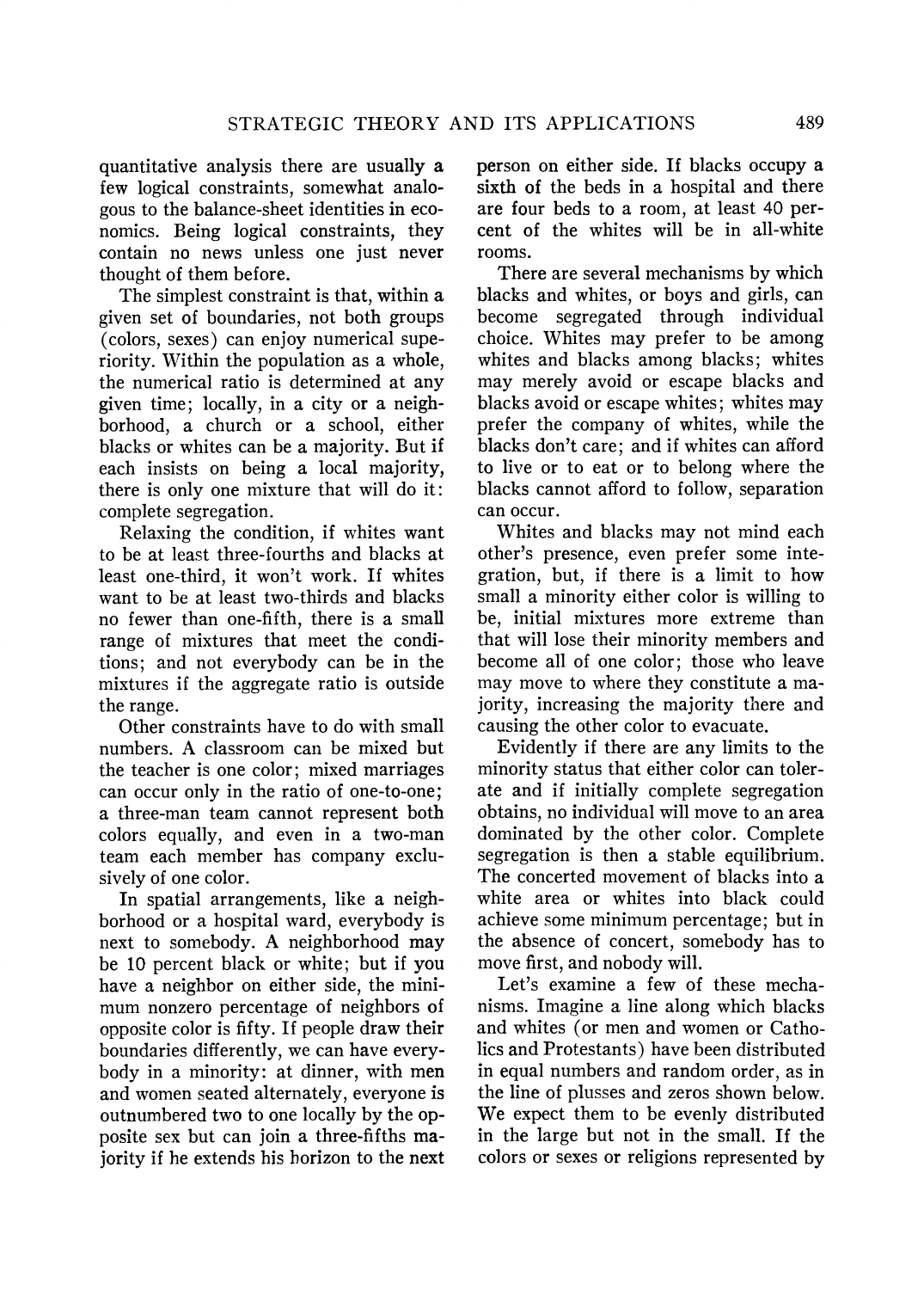**plusses and zeros are content to live together in a ratio of about fifty-fifty, each finds himself in a satisfactorily mixed neighborhood if he defines his neighborhood as a long stretch of this line. If instead everybody defines his neighborhood as his own house and the neighbors on ei-** **the left, if they are still discontent when their turns come: rearrange the plusses and zeros by moving each dotted one to the nearest point where, inserting itself between two others, at least four of its eight neighbors are of its own color. This gives us the rearranged line:** 

**00000000 + + + +++++++++ +0000 + +OOO +O + ++ + 0 + + + + + + + 0 +oooooooooooooooo + + + + ++** 

**ther side, a quarter of the whites and a quarter of the blacks are going to be surrounded by neighbors of opposite color.**  Satisfaction depends on how far one's

**00000000 + + + + + + ++++ + ++ +0000000000 + + + + + + + + + + + + + + +o000000000000000 + + + + + +** 

**"neighborhood" extends. For illustration, define everybody's "neighborhood" as extending four neighbors on either side, and suppose that everyone is content if half his "neighbors" are the same color as he. If fewer than half are his color, he moves in either direction to the nearest point (measured in the number he passes on the way) at which half his eight nearest neighbors are the same color as he. The particular row of plusses and zeros shown here corresponds to odd and even numbering, in a column of random digits.** 

**Some who were going to move did not move after all. Eight have become newly discontent. We give them their turn and get this rearranged line:** 

**We end up with six groups of alternating color. Nearly half (thirty) have no neighbors of opposite color within four houses of them. Since we don't allow vacant spots, somebody is at the boundary of every group and has neighbors of opposite color; but, not only is everybody in a local majority as he wished to be, but by the efforts of each to achieve bare majority status they have together achieved an average majority status of more than five to onel This is not mathematical necessity: clusters of five would satisfy every-**

```
\mathbf{u}=\mathbf{u} , and \mathbf{u}=\mathbf{u}+\mathbf{u} ,
0+000+ +0+00+ +00+ + +0+ +0+ +00+ +00+ +00+ +0+00+++ + 0+ + 0000+ + +000+00+ +0+0+ +0
```
**I have put a dot over the individuals that are dissatisfied. It turns out that, of 35 plusses and 35 zeros, 11 plusses and 13 zeros are motivated to move. Two things happen as they move. Some who were content become discontent, as like neighbors move away or unlike ones move near; and some who were discontent become satisfied as like neighbors move near or unlike ones move away. Suppose that the dotted individuals move in turn, starting from** 

**body at his minimum demands, but the actual clusters average twelve. (Alternating plusses and zeros or alternating pairs would also meet everybody's demands.) If people, though not wanting to be in the minority, prefer mixed neighborhoods, only forty of the seventy achieved it. Furthermore, anyone who wants some neighbors of opposite color, but not more than half, can move nearer the boundary of his cluster but will not move beyond; his**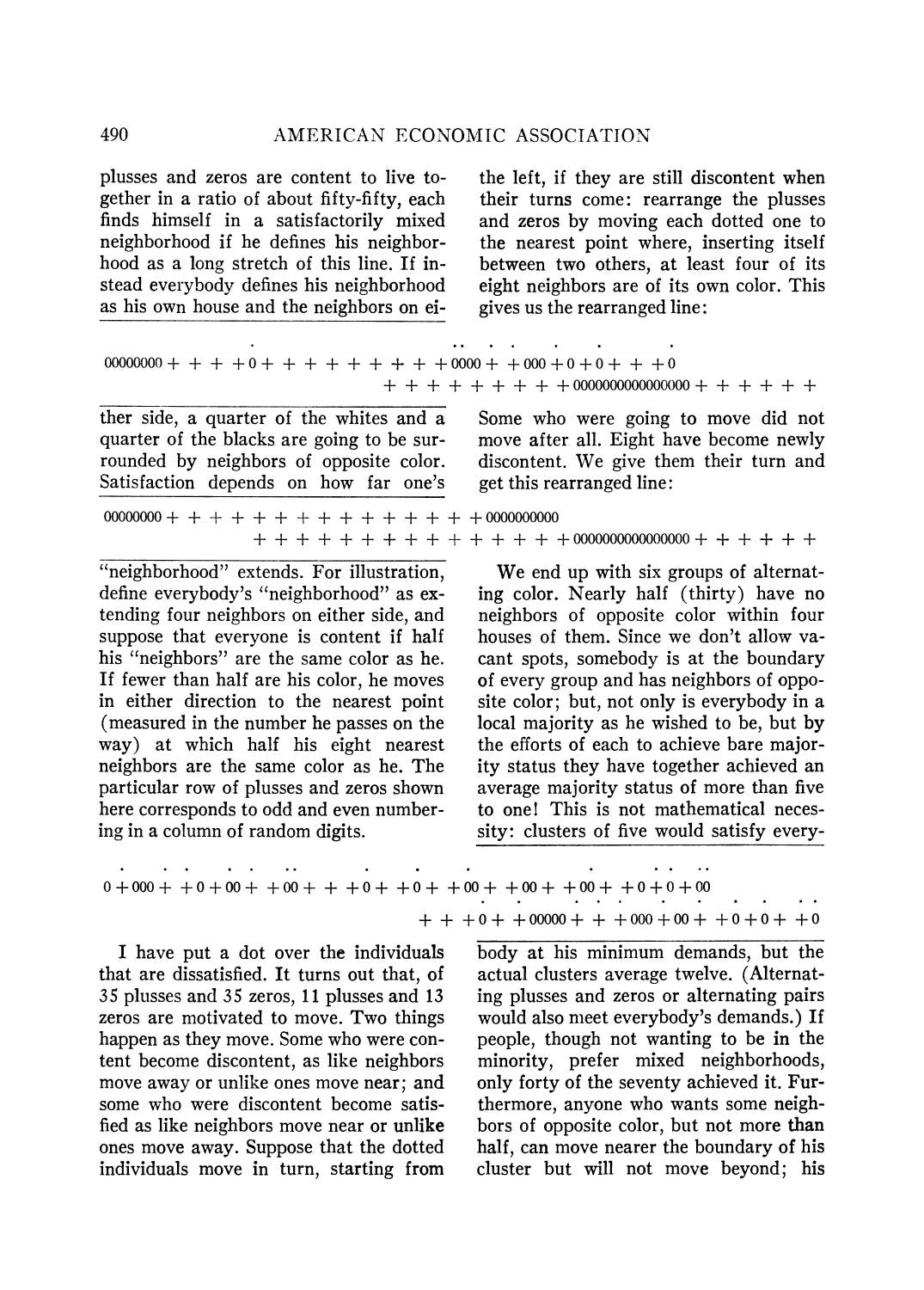**movement will not change the clustering.** 

**All of this is too abstract to be a motion picture of whites and blacks or boys and girls choosing houses on a road or even stools along a counter; but it is suggestive of some of the dynamics that could be present in individually motivated segregation.** 

**Turn now to a different model. Suppose there is some area that both blacks and whites would prefer to occupy as long as the ratio of opposite color to one's own color does not exceed some limit. (This could be membership in an organization or occupation as well as a residential location.) We let this limit-call it "tolerance"- differ among the whites and also among the blacks.** 

**Evidently the higher these limits, the more blacks and whites will be content to live in the area with each other. Evidently, too, the upper limits for the "most tolerant" whites and blacks must be compatible-their product must exceed oneor no contented mixture of any size is possible. And if nobody can tolerate extreme ratios, like 100 to 1, then, if the area is initially occupied by one color alone, none of the other would enter.** 

**We can experiment with different distributions of tolerance to see what the process is by which the area becomes occupied by blacks or whites or a mixture, and to search for some principles that relate outcomes to the shapes of the curves, the initial positions, and the dynamics of entry and exit. There is no room for many alternatives in this paper, but the process can be illustrated.** 

**What we are dealing with is a frequency distribution, separately for the whites and the blacks, of the upper limits to the ratios of opposite color to own color at which people will live in the area under consideration. The assumption is that anyone whose limiting ratio is exceeded by the prevailing mixture will go else-** **where. For ease of illustration suppose horizontal distributions from 2.0 to zero: for whites, the highest ratio of black to white that anybody can abide is two to one, the median white can tolerate a oneto-one ratio and the least tolerant cannot stand any blacks at all. On a diagram whose horizontal axis measures the white population and whose vertical axis measures the ratio of black to white on an arithmetic scale, the cumulative distribution will be a straight line intersecting the vertical axis at 2 and the horizontal axis at 100. For simplicity suppose the distribution of ratios of white to black that the blacks can tolerate is the same, and suppose that whites and blacks are equal in number.** 

**To examine the dynamics we have to get whites and blacks on the same diagram. We translate the tolerance schedules into graphs expressing the absolute number of blacks whose presence can be tolerated by given numbers of whites, and vice versa. Keeping the whites ordered along the horizontal axis as they were in drawing up the frequency distributionthat is, with the most tolerant whites nearest the origin-we can plot, for a given number of whites, the maximum number of blacks whose presence they can tolerate. (We just multiply the number of whites by the ratio they can tolerate; the cumulative distribution of ratios translates into this absolute-number function exactly as a demand curve translates into a total revenue curve.)** 

**The resulting two parabolas, Figure 1, divide the diagram into four regions. Any point beneath the inverted dish (the curve for whites, labeled W) is a point such that at least that many whites are satisfied with the presence of that many blacks: the whites present will not leave and additional whites will enter. Any point to the left of the blacks' curve (labeled B) represents a point at which at least that**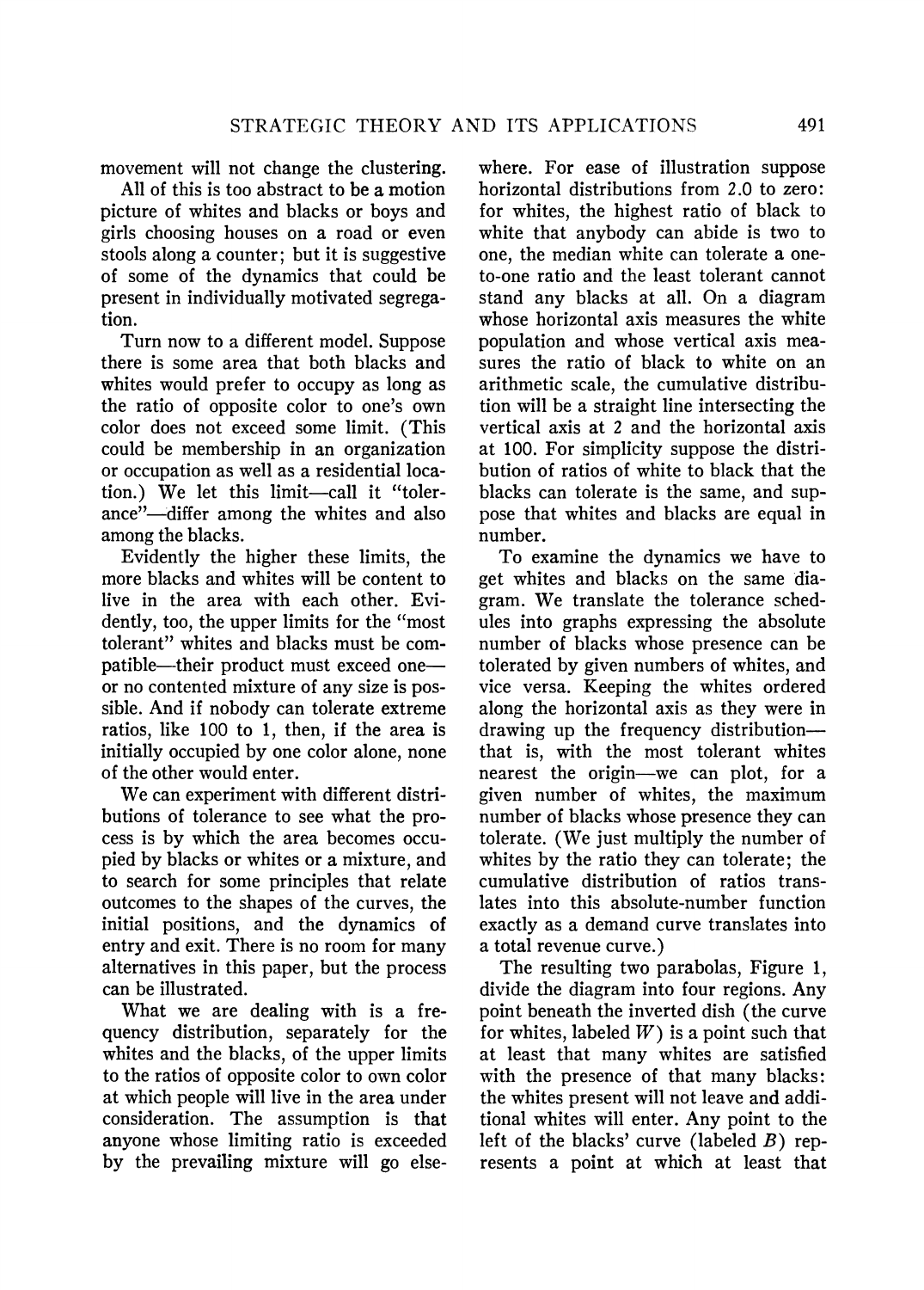

**many blacks can tolerate the presence of that many whites: blacks will not leave and additional blacks will enter. Where the curves overlap the number of both blacks and whites present will be increasing; outside the curves, the numbers of both will be decreasing. Beneath the whites' curve but to the right of the blacks' curve, blacks will be evacuating and whites coming in; to the left of the blacks' curve but above the whites' curve,** 



**whites will be evacuating and blacks coming in.** 

**There are two stable equilibria, one with exclusive occupation by blacks; the other with exclusive occupation by whites. The initial distribution of the two populations and the rates at which they move in or out will determine which one of the two colors eventually occupies and which one evacuates. Up to half of both colors could contentedly coexist at ratios near one to one, but the dynamics of entry prevent any mixture from stabilizing.** 

**If the tolerance schedules are made steeper, the two parabolas can overlay each other as shown in Figure 2 (which corresponds to a slope of 5 and median tolerance of 2.5: 1). There is now a stable mixed equilibrium. There are also stable equilibria at the two extremes. Again, which one would be obtained depends on initial conditions and rates of movement.** 

**If whites outnumber blacks by two to one, the parabolas of Figure 2 will look as in Figure 3; the equilibrium mixture has disappeared. Whites numerically over-**



**FIGURE 3**